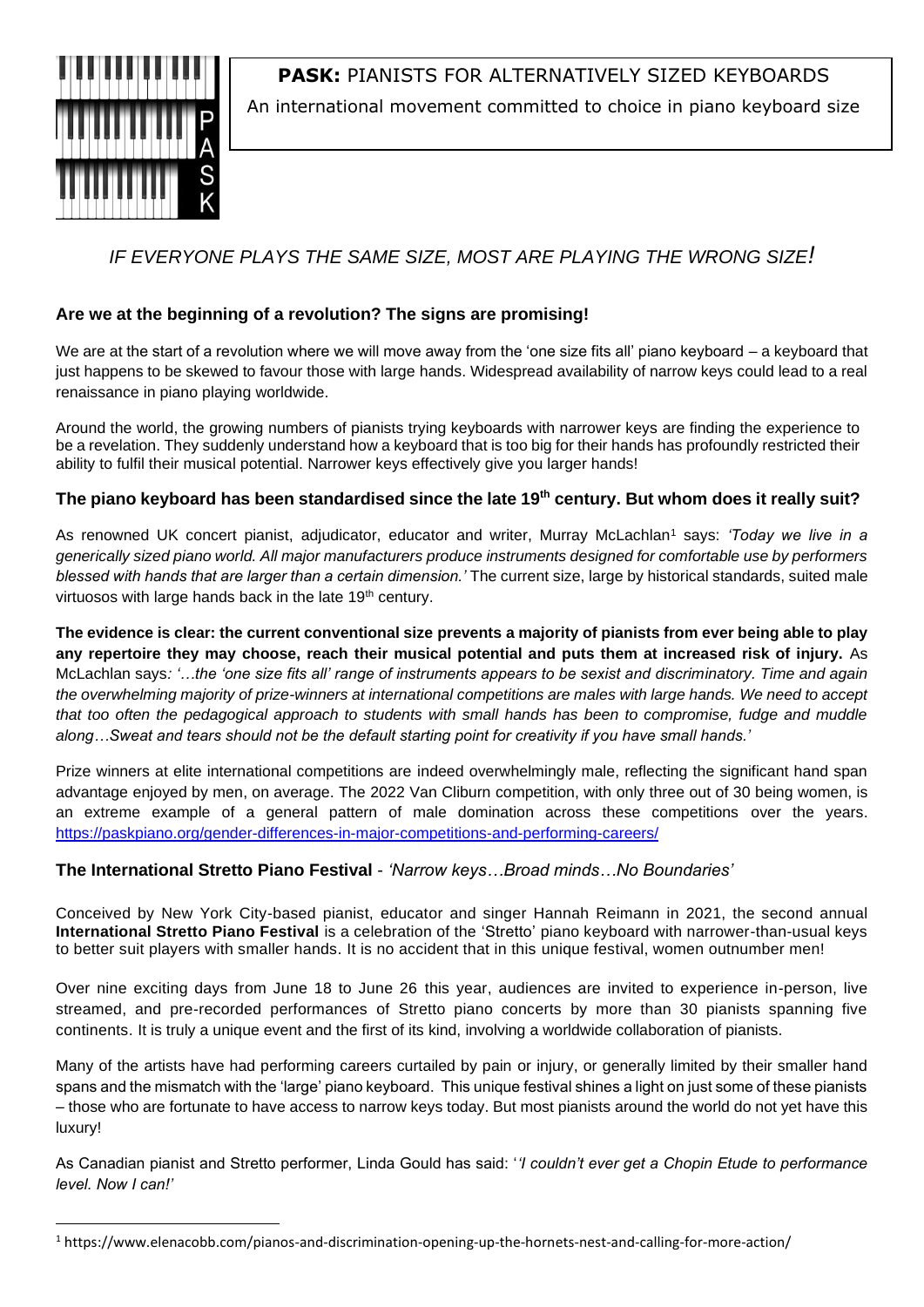# **Current options for pianists**

The availability of affordable pianos and keyboards – for amateur and professional pianists of all genres, students and teachers – is critical to achieving widespread access to keyboard choice.

**Acoustic pianos and keyboards:** Hailun US and Cunningham are leading the way, by offering new pianos with narrower keys through a partnership with the DS Standard Foundation<sup>2</sup>. Steinway & Sons USA will provide narrower keyboards in Steinway grands on request, via Hannah Reimann.

**The DS Standard Foundation** continues to make retrofit keyboards for acoustic pianos in Pennsylvania. This business is still the only one to consistently produce the smaller DS5.5 and DS5.1 sizes. The Foundation has recently begun retrofitting the MP11SE Kawai digital keyboard with DS keys.

**Digital keyboards**: Two exciting projects accommodating narrow keys are in development:

- The NK5.5 (with 5.5 inch octave keyboard), developed in the US, will be on display at the NAMM show in California this June. This lightweight keyboard is designed to suit a wide range of pianists from beginners through to professionals, including 'gig pianists'. It has 88 full length keys that are match weighted (similar to normal key weighting). The keyboard is fully compliant with the new MIDI 2.0 standard, bringing better expressive control to the instrument and the musician. Limited quantities are expected to be on offer by mid-2022. <https://www.narrowkeys.com/>
- A digital keyboard *Respons*, and associated sound module and soundboard, *Tendens* is being developed in Poland. Pre-orders are now being completed for *Respons*, with deliveries anticipated this year. While the global shortage of computer chips has delayed production, the first keyboard is expected to be delivered to the University of Music and Performing Arts in Stuttgart, Germany soon. This keyboard is designed to match the best acoustic pianos, with realtime continuous sensing, high precision ballistic simulation and damper control. It also promises to be revolutionary in other ways, with an adjustable action (to fit the pianist's level of expertise and playing style) and its 'flexible key' design, which incredibly, will allow the pianist to change the key width in minutes! This could really be a 'keyboard for life', from early childhood through adulthood and into old age. <https://kaduk.nl/#digital>

## **Acoustic keyboard loans to universities, music school and piano stores**

The DS Standard Foundation is expanding its keyboard loan program around the world. In early 2022, a DS6.0 keyboard was loaned to a major piano store (A Loja de Pianos) in Sao Paolo Brazil. There is already a DS6.0 keyboard at the Australian National Academy of Music in Melbourne, Australia. Both will feature in the Stretto festival in 2022. In the coming months, DS5.5 keyboards will be made available to the University of Auckland (NZ) and Chetham's School of Music in Manchester, UK. All of these keyboards are designed to fit Yamaha grand pianos.

#### **New video:** *Piano's Darkest Secret*

This video by Lionel Yu of Musical Basics (1.13m subscribers on YouTube) was released in February 2022 and has resulted in a surge in awareness of the problems with the 'standard' piano keyboard. As a result, the DS Standard Foundation has been inundated with requests and orders from pianists around the world! The video has now been viewed more than 530k times. The thousands of comments are overwhelmingly positive.

#### <https://www.youtube.com/watch?v=ZXlknI-Jc48&list=PLHBn-VaaOCGcfrUsklI1GztxTaaGj5sPh&index=7>

Lionel Yu has acquired a MP11SE Kawai keyboard with DS6.0 keys and is expected to showcase it in future videos.

<sup>&</sup>lt;sup>2</sup>The DS Standard Foundation has adopted the names DS5.5<sup>®</sup> and DS6.0<sup>®</sup> for the alternative sizes, reflecting their octave sizes in inches. The current 'standard' keyboard (DS6.5) has a 6.5 inch octave.